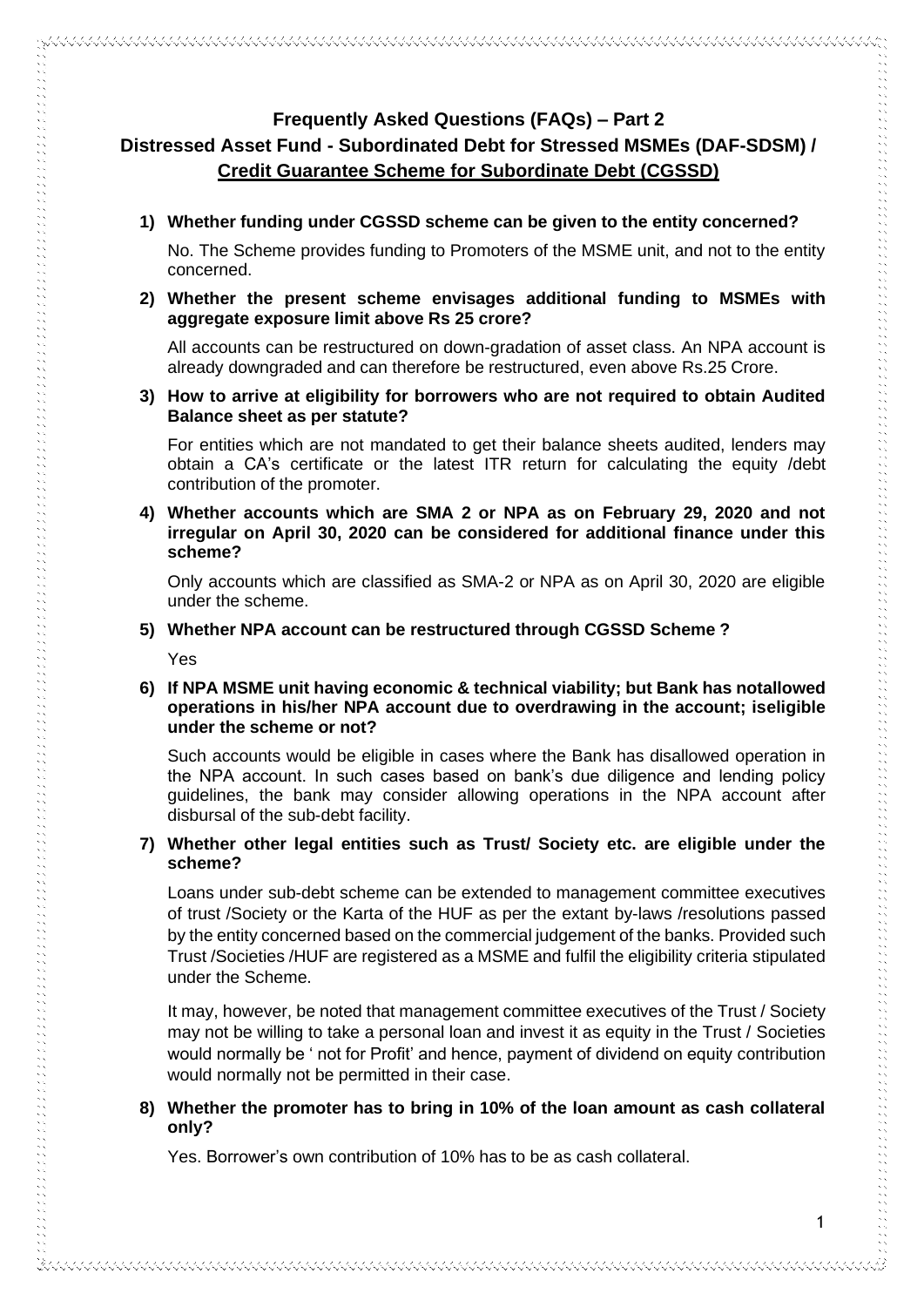## **9) Please clarify as to which RBI guidelines is required to be referred viz. Notification no./Date for sanction of loan under CGSSD Scheme.**

WAANAANA WAANA WAXAYA WAXAYA WAXAYA WAXAYA WAXAYA WAXAYA WAXAYA WAXAYA WA

MSMEs with aggregate exposure (including non-fund based facilities) not exceeding Rs. 25 crore and classified as standard are eligible under RBI's one-time restructuring scheme for MSMEs subject to certain conditions as per circular DBR.No. BP.BC.18/21.04.048/2018-19 dated 1.1.2019, as amended on 11.02.2020 and 06.08.2020. MSMEs with aggregate exposure exceeding Rs.25 crore or MSMEs classified as NPA will be eligible for restructuring as per RBIs guidelines provided in circular DBR.No. BP.BC. 45/21.04.048/2018-19 dated 7 June 2019 titled "Prudential Framework for Resolution of Stressed Assets" and as revised from time to time.

## **10) Whether grant of sub-debt under CGSSD would amount to a restructuring of the entity concerned?**

Credit under CGSSD is to be provided to the promoter, and not to the entity concerned and hence grant of sub-debt under CGSSD would not amount to a restructuring of the entity concerned.

**11) What is the guideline for NPA classification post restructuring of account under the scheme?**

Post restructuring, NPA classification of the accounts shall be as per the extant RBI guidelines.

#### **12) In case of partnership /Pvt Ltd/Public Ltd/LLP firm, whether NOC is required from the partner not willing to avail the Sub-debt facility. If Yes, what is the NOC format?**

As per the Scheme, the sub-debt facility may be extended to all partners/promoters in proportion to their shareholding in a particular entity. Alternatively, sub-debt facility to the extent of upto 50% of the aggregate promoters / partner contribution (with a cap of Rs.75 Lakhs), may also be provided to any of them subject to submission of NO Objection Certificate (NOC) by other partners /promoters.

## **13) In case of partnership /Pvt Ltd/Public Ltd/LLP firm, please clarify whether the personal loan sanctioned under Subordinate Debt Scheme will be sanctioned in the name of individual or more than one partner/promoter (jointly) or partnership/Pvt Ltd/Public Ltd/LLP firm?**

A single CGSSD loan for the eligible amount of all promoters together can also be sanctioned by taking all promoters as co-borrowers of the CGSSD loan. The sub-debt facility, to the extent of upto 50% of the aggregate promoters / partner contribution (with a cap of Rs.75 Lakhs), may also be extended to any of the partners / promoters subject to submission of NOC by other partners /promoters.

#### **14) Whether debt component in the books of the borrower should include unsecured loan raised from the promoter/s only or from any other sources as well?**

Debt would include any loan provided by the promoter(s) to the MSME unit, including unsecured loans, but would not include loans raised from any other sources. Banks may follow their own internal lending guidelines and conduct appropriate due-diligence to ensure that the unsecured loan given by the promoter(s) to the MSME unit in the books of the MSME unit, and that the terms of the unsecured loans are appropriate.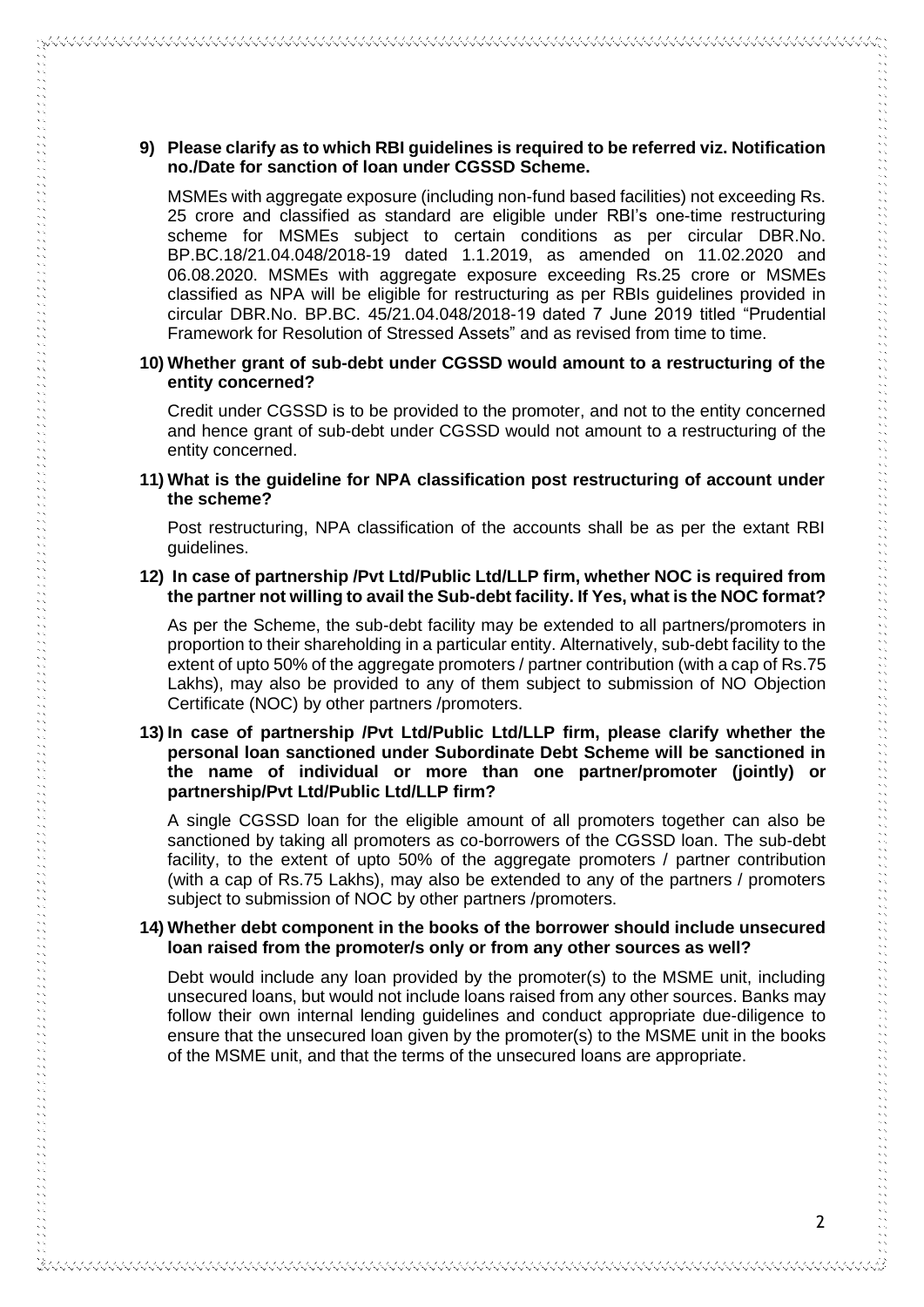# **15) Whether CGSSD account is also to be classified as NPA as per RBI guidelines (same Customer) if the MSME unit, with constitution as Individual, is classified as NPA?**

Yes. As per RBI's' Income Recognition and Classification (IRAC) norms, asset classification is borrower-wise and not facility-wise. In this case, if the customer ID for both the entity and the promoter is the same, and the borrowers account for the entity is classified as NPA, the CGSSD account will also be classified as NPA as per RBI guidelines. NPA accounts can also be restructured through CGSSD Scheme.

## **16) While considering personal loan under sub-debt to the promoters of the MSME Unit, whether overall loans availed by the MSME unit with all the Banks, can be considered to arrive at 50% of the promoter's equity / debt or Rs.75 lakh, whichever is lower and the existing exposure?**

Yes. The overall exposure with all the banks of the MSME unit should be considered for arriving at loan amount. A declaration from the borrower regarding its other banking arrangements and that it has not availed funding under the scheme from the other lenders to be obtained by the lending MLI.

Also, it may be clarified that the borrower here is the promoter(s) of the MSME unit and not the MSME unit. Hence, the banking relationships being referred to are those of the promoter(s), and hence the need for the declaration of other banking arrangements of the promoter(s).

#### **17) While considering the loan under the scheme, existing account/s of the borrower shall be restructured as per the assessment of viability. Whether asset classification of the existing account/s will be downgraded in case of SMA2 accounts as per IRAC norms of RBI and what will be the asset classification of the newly opened account under the Scheme.**

The loan is given to the promoters of the entity which he infuses as quasi equity in the unit. Asset classification of the newly opened account would be standard until and unless the repayments are serviced as per instalments. This account would turn into NPA as per RBI guidelines, if the monthly payments are not serviced.

In addition, if the Banks decide to restructure the existing account/s of the MSME unit post infusion of equity by the promoter(s), applicable RBls guidelines for restructuring will apply. MSMEs with aggregate exposure (including non-fund based facilities) not exceeding Rs 25 crore and classified as standard are eligible under RBI's one-time restructuring scheme for MSMEs subject to certain conditions as per circular BR.No.BP.BC. 18/21. 04.048/2018-19 dated 1.1.2019, as amended on 11.2.2020 and 6.8.2020. MSMEs with aggregate exposure exceeding Rs. 25 crore or MSMEs classified as NPA will be eligible for restructuring as per RBls guidelines provided in circular DBR. No. BP.BC. 45 / 21. 04.048/2018-19 dated 7 June 2019 titled 'Prudential Framework for Resolution of Stressed Assets' and as revised from time to time.

## **18) To secure the CGSSD loan, MSME unit has to give corporate guarantee for the said loan. What is the guidelines for creation of second charge over the primary security as there is restriction under the Company's Act regarding corporate guarantee to secure personal loan in the name of directors/promoters of a company.**

Banks may follow their internal lending guidelines to establish linkages between MSME unit and the promoter in order to create second charge over the primary security, including securing a corporate guarantee, if required. Although Section 185 (1) of the Companies Act 2013 restricts directors from obtaining a corporate guarantee to secure